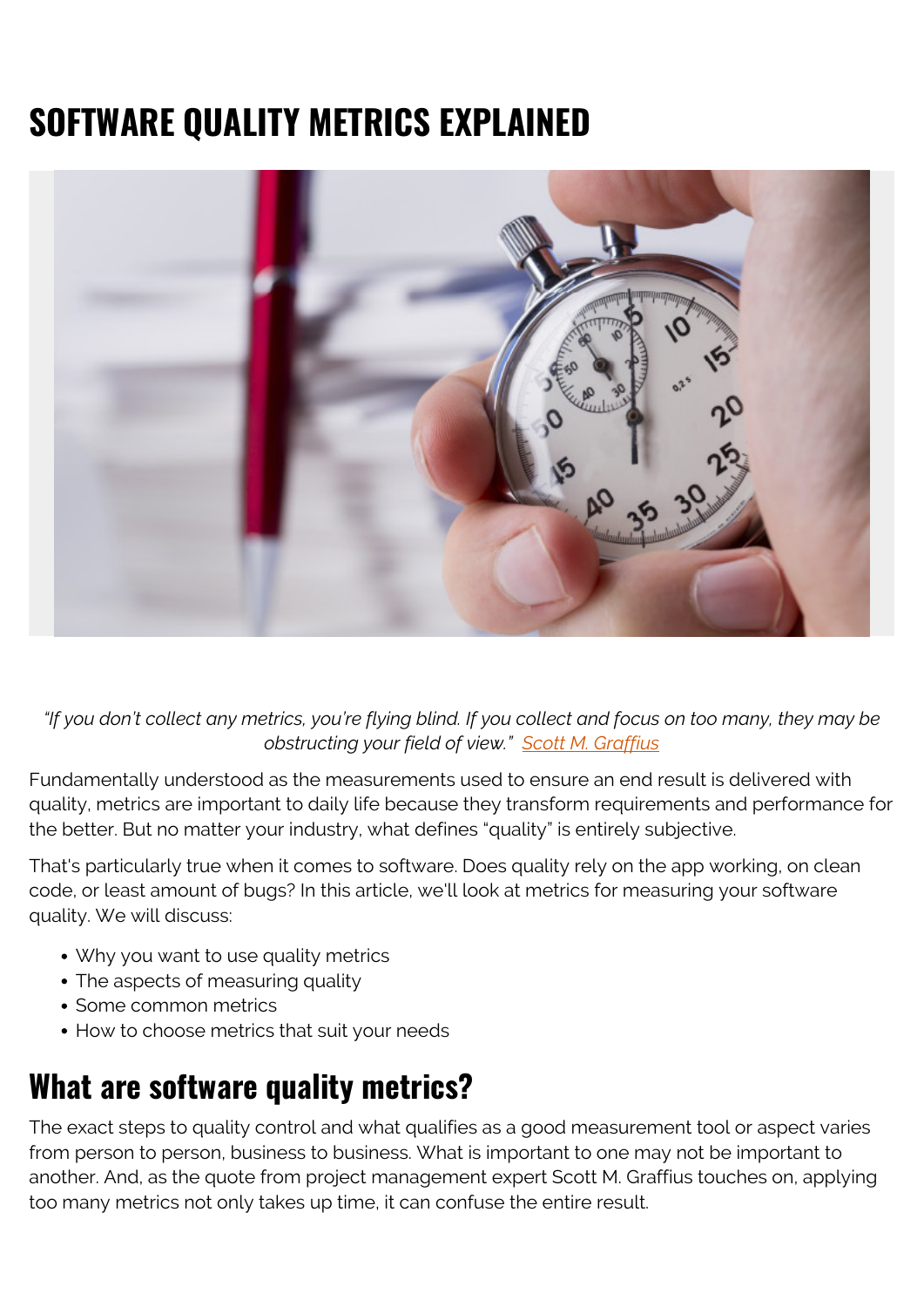When we think of software quality metrics, the same concept applies. As companies are increasingly moving toward an [agile and extreme release cycle of software](https://blogs.bmc.com/blogs/agile-vs-waterfall/), you need to ensure all your products and code are of quality. Therein lies the problem.

[Deploying and pushing software](https://blogs.bmc.com/blogs/software-deployment-vs-release/) to the market faster means often "flying blind," potentially allowing quality to suffer due to lack of time. As metrics are intuitive and depend entirely on who you are talking to:

- One software company may focus on number of bugs found
- Another focuses on failure rates.
- Like Facebook, your metric focus might simply be how many users—humans—return to use the product again

Overall the purpose is not to allow your software to suffer. To do that, you must find a software quality metric system that works.

The software industry is sometimes lacking in the ability to measure and control what is being done. For many organizations, finding a good formula to align software quality metrics is confusing because there are so many metrics! However, most software quality metric experts do agree on a few things, which we'll look at shortly.

In this video, David Rizzo, VP Product Engineering, and David Kennedy, Solutions Architect, share [how Compuware evolved to DevOps](https://blogs.bmc.com/blogs/exchange-2020-devops-transformation-metrics/) to increase innovation, reduce escaped defects, and improve [MTTR.](https://blogs.bmc.com/blogs/mtbf-vs-mtff-vs-mttr-whats-difference/) The KPIs they measure prove that Agile and DevOps truly provide a business advantage:

## **Why software quality metrics matter**

If we look at the definition of metrics in relation to value, it is ideal to then focus on end-user requirements and what value they are getting from the software. Helping your team to achieve ultimate value with higher quality, you can use metrics to evaluate, modify, and improve the process over time. Creating a cycle of value from start to finish in relation to quality will ultimately:

- Improve revenue
- Cut costs and time
- Promote agile software development environments

In short, it solves the problem of coders only looking at the software while in development and not addressing further measurement of the finished work or how the user sees it.

## **Software requirements**

[Defined by experts](https://www.tutorialspoint.com/software_engineering/software_requirements.htm) as a "description of features and functionalities of the target system," software requirements can be broken down into either Functional or Nonfunctional, often used to describe how users expect the software product to perform.

- **Functional requirements.** The simple inputs, behaviors, and outputs of a software system. These requirements are used to understand the intended behavior—calculation, data manipulation, user interaction, and more. If these functions do not happen, then the software is not working.
- **Nonfunctional requirements.** The representation of standards that are measured to ensure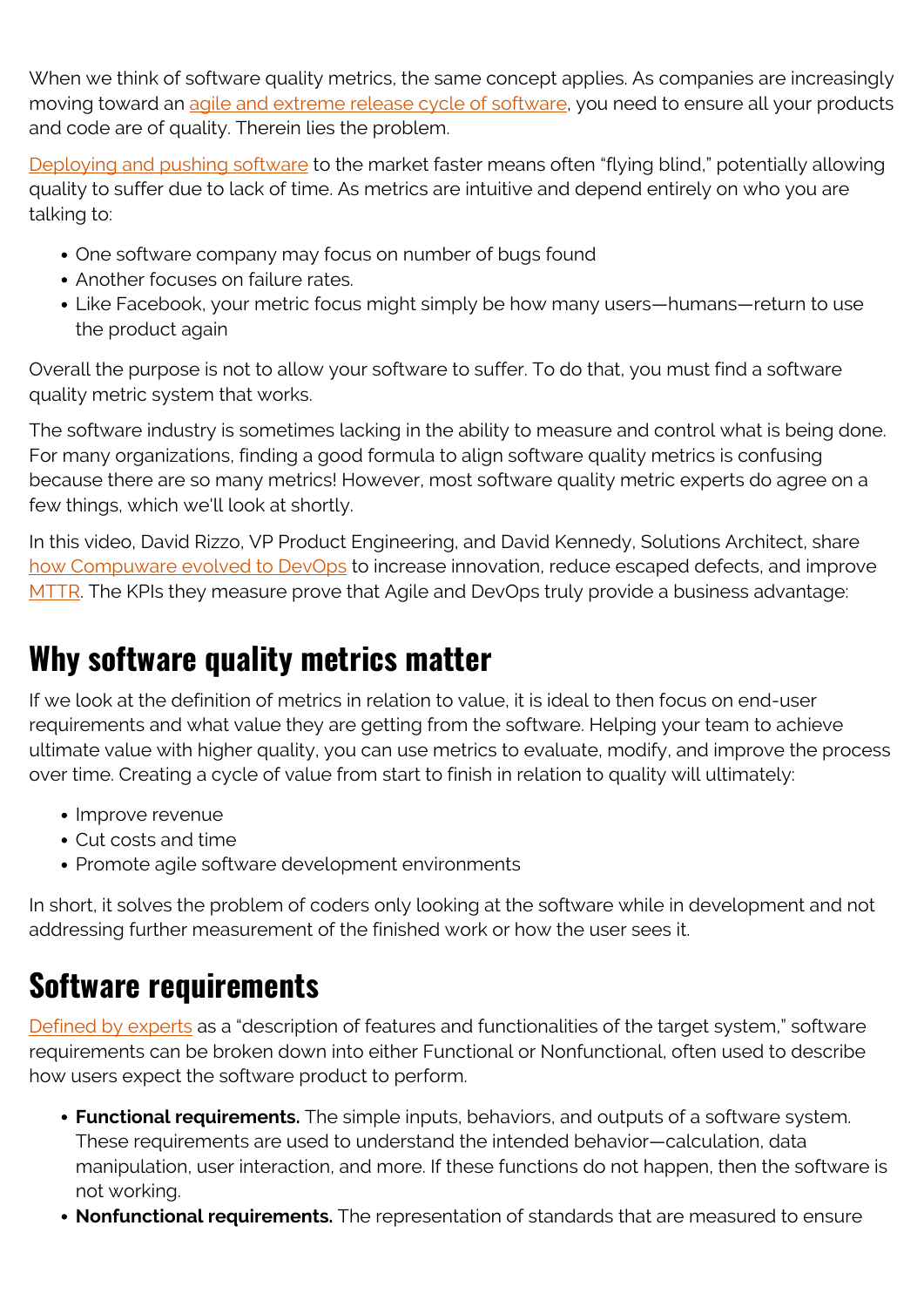the effectiveness of a software system (aka quality). Nonfunctional requirements like rate of recovery, privacy, usability, and more outline how a system should operate while covering most aspects used to define software quality.

(*Learn more about [Software Requirement Specifications.](https://blogs.bmc.com/blogs/software-requirements-specification-how-to-write-srs-with-examples/)*)

# **Managing quality**

When it comes to managing software quality, there are many factors that come into play. With aspects that often can not be measured with numbers or graphs, this is the part of "quality" that is subjective. To begin, you will want to identify the aspects of software quality. To do this, you need to address the 5 following questions:

- 1. **What is my quality?** This looks at the maintainability of software. Is it easy or difficult to work with?
- 2. **What is my risk?** Reliability of the software. How likely is it to fail and do the tests work?
- 3. **Where is my risk?** Security issues and [vulnerabilities](https://blogs.bmc.com/blogs/security-vulnerability-vs-threat-vs-risk-whats-difference/) of the software. Can you identify spots that could result in breaches?
- 4. **Is it good enough?** Performance and usability quality of the software. What does it look like across its entire lifecycle?
- 5. **Is it done?** Rate of bug delivery and testability of the software. Can you ensure all results meet the criteria of "doneness"?

Focus on one aspect of the software at a time. This will help in "not obstructing your field of view".

#### **7 metrics to ensure software quality**

The following principles or factors are things that can be measured. Then use the results to test the quality of your software as it applies to the above quality aspects trying to be achieved.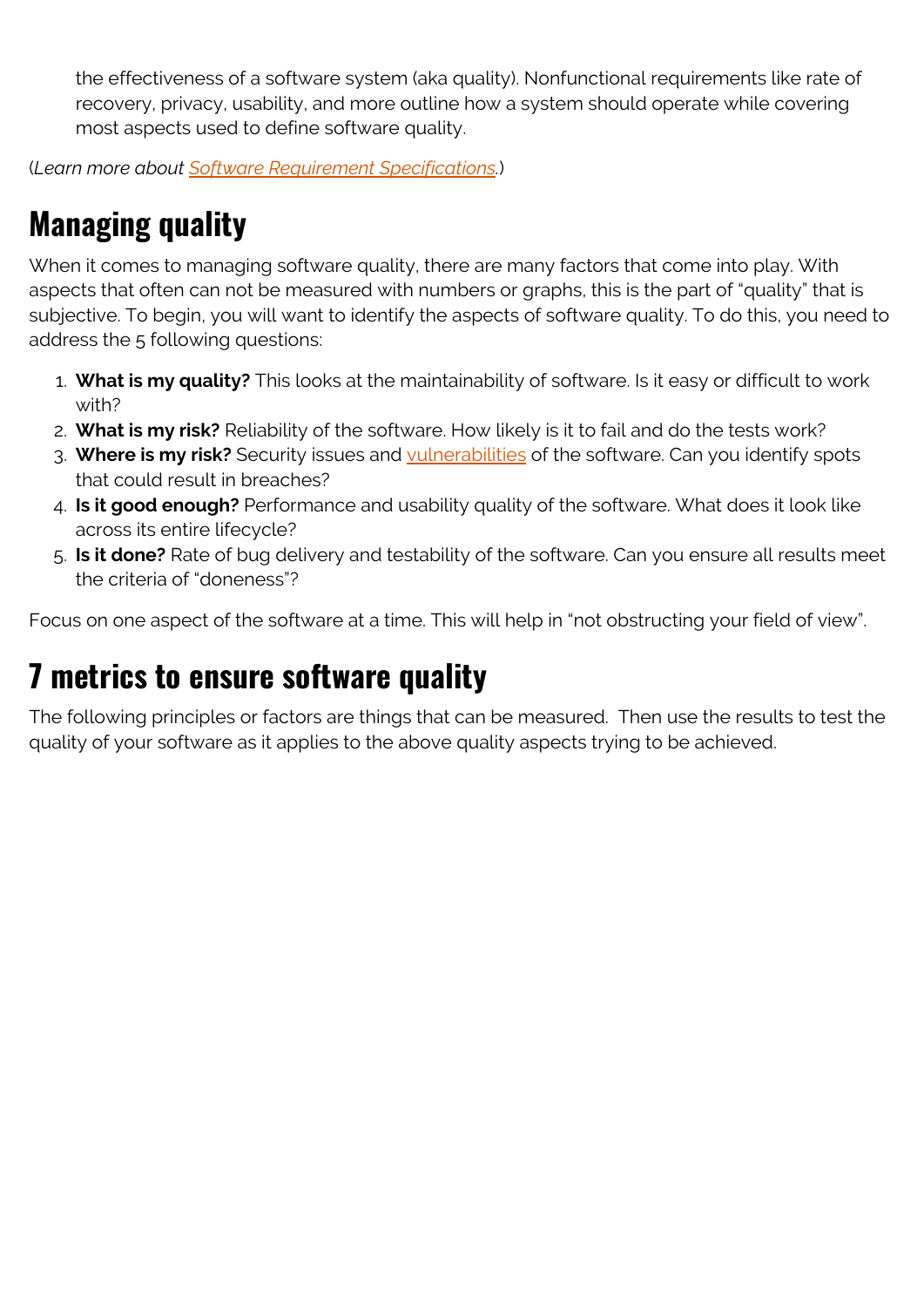

- **Number of lines, files, etc.** How do your file sizes affect your software? What is the function of the code lines? Are your numbers **maintainable**?
- Field bugs. What are the problems in the already running software? How many [bugs](https://blogs.bmc.com/blogs/patch-hotfix-coldfix-bugfix/) did you find in production? Is your software **reliable**? How many times did it fail over a set period of time?
- **Code churn.** Why is one part of the code churning more than others? Why is it error-prone? Is anything in the completion rate standing out? Is the code **usable** once it has churned?
- **Static analysis findings.** What is consistent about the software? How long does it take to fix code? Is the software **secure** in its current standing vs. what has changed?
- **Bug arrival rate.** How are you finding bugs? When did a bug show up? Why did you think the software was ready? What are the **rates** at which bugs are coming in? How many software releases happened during a period?
- **Performance.** Does the software code last during updates? Is it performing as it should? Why isn't it **performing** in [load, stress, or response testing?](https://blogs.bmc.com/blogs/load-testing-performance-testing-and-stress-testing-explained/) Do users enjoy it?
- **Test failures.** Automated and manually, what tests are failing? Was a test working and now it is failing? What is your failure balance? How can **testability** be improved with technologies?

# **Choosing your metrics**

The only way to maximize the chances of releasing high-quality software and of creating a highly agile software development environment is to adapt some formula of the above aspects and metrics combined. Comprehensively testing and managing quality will ultimately lead to the greater overall value of the software to its users.